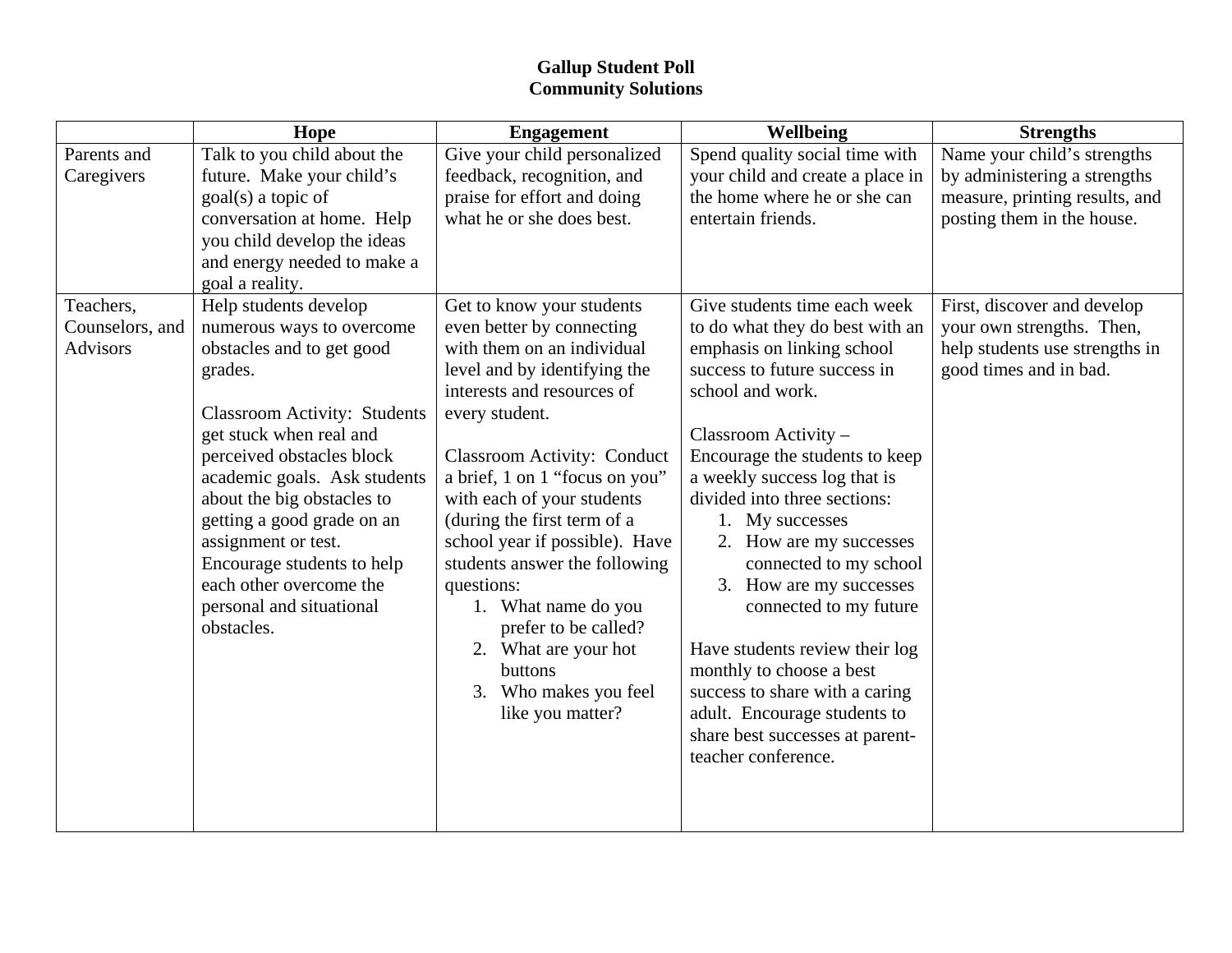|                                | Hope                                                    | <b>Engagement</b>                                          | Wellbeing                                                      | <b>Strengths</b>                         |
|--------------------------------|---------------------------------------------------------|------------------------------------------------------------|----------------------------------------------------------------|------------------------------------------|
| Principals and                 | Conduct a barrier analysis                              | Demonstrate the relevance of                               | Invite teachers to nominate                                    | Develop a strengths-based                |
| Superintendents                | with teachers and students to                           | today's elementary and                                     | alums of your school who are                                   | leadership team at your school.          |
|                                | identify the biggest obstacles                          | secondary coursework for                                   | successful community                                           |                                          |
|                                | to students making good                                 | higher education and the                                   | members who appear to have                                     | Identify the strengths of the            |
|                                | grades in school.                                       | emerging workforce while                                   | high wellbeing. Work with                                      | leaders in your school system            |
|                                |                                                         | maintaining the rigor                                      | each role model to develop a                                   | and work to leverage the                 |
|                                | Eliminate the barriers to                               | associated with high academic                              | plan on how they could share                                   | strengths of the entire                  |
|                                | student achievement. Start                              | standards.                                                 | their experiences with young                                   | leadership team. Meet                    |
|                                | with small obstacles and work                           |                                                            | people from their home                                         | follower needs of compassion,            |
|                                | toward necessary policy                                 | Students who see schoolwork                                | neighborhood.                                                  | trust, stability, and hope.              |
|                                | changes.                                                | as important become engaged                                |                                                                |                                          |
|                                |                                                         | at school. Schoolwork is                                   | Alums at your school will be                                   |                                          |
|                                |                                                         | considered important if the                                | considered more appealing                                      |                                          |
|                                |                                                         | relevance of what students                                 | role models for success and                                    |                                          |
|                                |                                                         | learn today is linked to what                              | wellbeing. Help students                                       |                                          |
|                                |                                                         | they will be learning in the                               | generate a positive outlook for                                |                                          |
|                                |                                                         | future and to their chosen                                 | the future by connecting with a                                |                                          |
|                                |                                                         | field of work.                                             | diverse group of caring adults.                                |                                          |
| Afterschool                    | Provide at least one mentor to                          | Conduct some of the                                        | Always make time for fun and                                   | Program staff builds                     |
| Counselors and<br>Peer Mentors | each student through your                               | afterschool activities on a                                | games.                                                         | specialized skills in identifying        |
|                                | program or another partner                              | nearby school campus.                                      |                                                                | and developing strengths of<br>students. |
|                                | program in the community.                               | Students flourish in safe                                  | Positive feelings such as                                      |                                          |
|                                |                                                         |                                                            | interest, joy, and happiness                                   | Students have a better chance            |
|                                | Afterschool programs in one<br>community can align with | places with the support of<br>caring adults. Great schools | make each day better and these<br>emotions are associated with | at being successful when using           |
|                                | other programs and provide                              | and afterschool programs that                              | good health and wellbeing.                                     | their strengths rather than              |
|                                | higher quality wrap around                              | come together in a common                                  | Afterschool programs provide                                   | managing weaknesses.                     |
|                                | services for students by                                | place, the school building,                                | unique, specialized services,                                  | Trained program staff and                |
|                                | strategically linking to one                            | help students realize their                                | but all programs should                                        | other caring adults can help             |
|                                | another and ensuring that                               | safety net is big and strong.                              | guarantee the outcomes of                                      | students capitalize on their             |
|                                | resources are maximized.                                |                                                            | laughter and smiles.                                           | strengths on a regular basis.            |
|                                |                                                         |                                                            |                                                                |                                          |
|                                |                                                         |                                                            |                                                                |                                          |
|                                |                                                         |                                                            |                                                                |                                          |
|                                |                                                         |                                                            |                                                                |                                          |